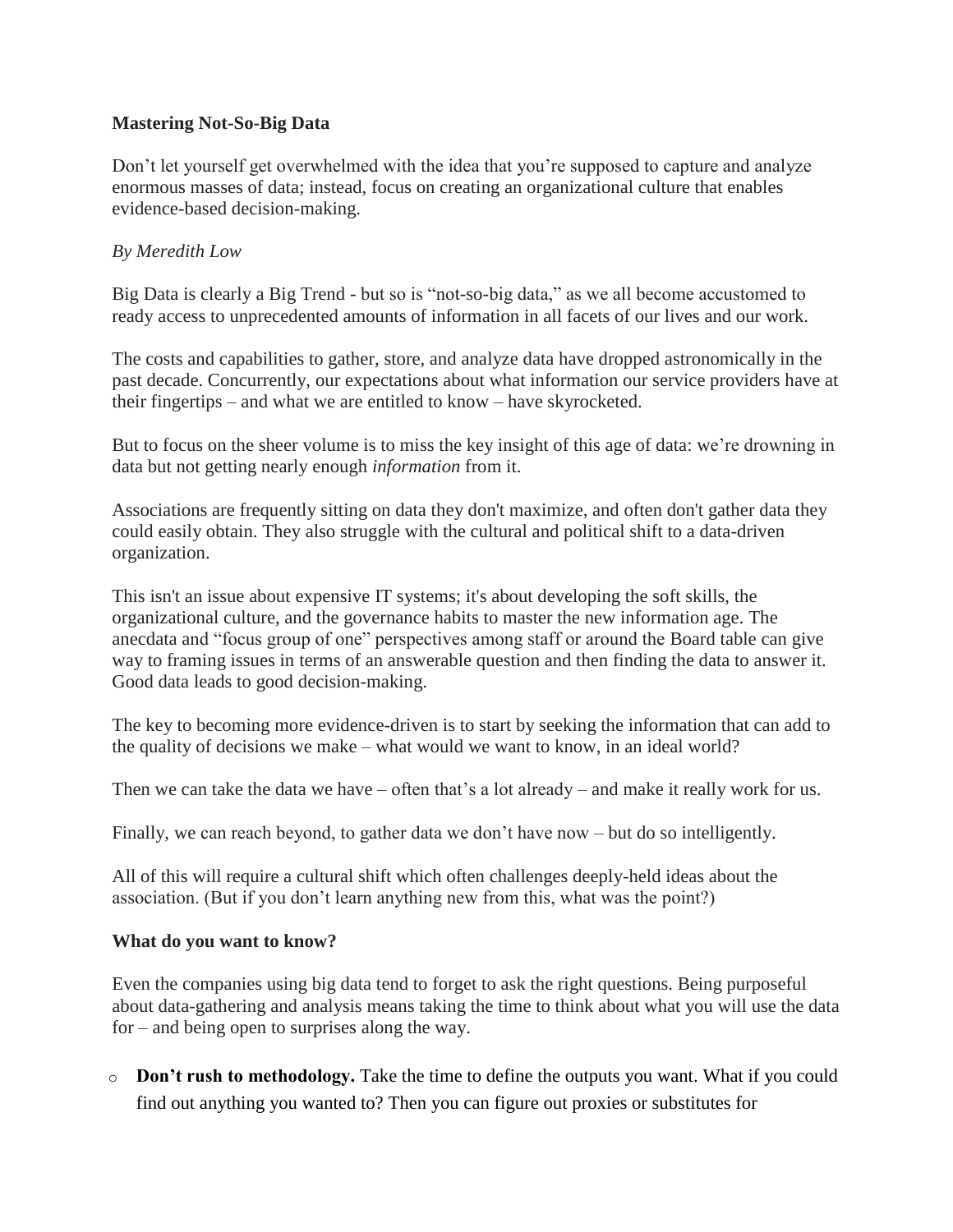information that is overly costly or downright impossible to get. This can be a surprisingly interesting question to answer when you really get into it.

- o Include both strategic, high-level information objectives, as well as operational data. **Think of it as a car trip.** You want to read road signs to tell you how far you are from your destination and whether there are curves ahead, but you also need to know how fast you are going and whether the oil light is on.
- o **Engage the end users** of the information. Spread the net a little wide here to include people and functions that you think might possibly benefit, and see if they can provide insight into both sources and uses of data.
- o Make sure you **attach enough resources.** It takes time to pull together reporting, especially if it's a new function for your team.
- o **Expect iteration**. Once you see reporting, you will learn from it, and it will raise additional questions – and the organization or environment will change in the meantime.

#### **Use what you have**

- **Use the full functionality of the systems** you have. Typically organizations only use a small portion of the potential of software systems such as member CRM software or online services like Mailchimp or Google Analytics. Go back to your original training, or bring in your service provider to help you ramp up your usage of the system to extract the maximum information – or check online resources.
- **Broaden your analytical toolbox**. Frequently data is reported just on a year-over-basis; to see trends, expand to a 5 year period. Explore whether there are ratios that might help you tell a story – sometimes simple manipulations of the data, driven by an understanding of what you want to know from it, can be very compelling. Play around a bit.
- **Segmentation** is an underused way to extract additional meaning from data, and basic segmentation doesn't have to be overly complicated. However, it does have to be relevant to the natural differences in the data, not arbitrary.
- **Consider hiring, contracting, or training** specifically for analytical skills, but be thoughtful about what you need to keep in-house for organizational learning.
- Ensure employees are **sharing analytical techniques** with each other. This could be as simple as arranging lunch and learns or having them walk each other through their work.
- **Validate the analytics** that are being done from time to time. Especially in a small organization, or where reporting is concentrated in one or two people, it's easy to fall into a rut and overlook assumptions or quirks in the data that may turn out to be important. Do a review of sources, models, and assumptions annually, or before major decisions.

#### **Gather what you need**

 Review your **data intake points** to see if they meet your needs. Should you be collecting twitter handles from new members? Can you ask conference registrants their top reasons for attending? Should staff be logging calls from members?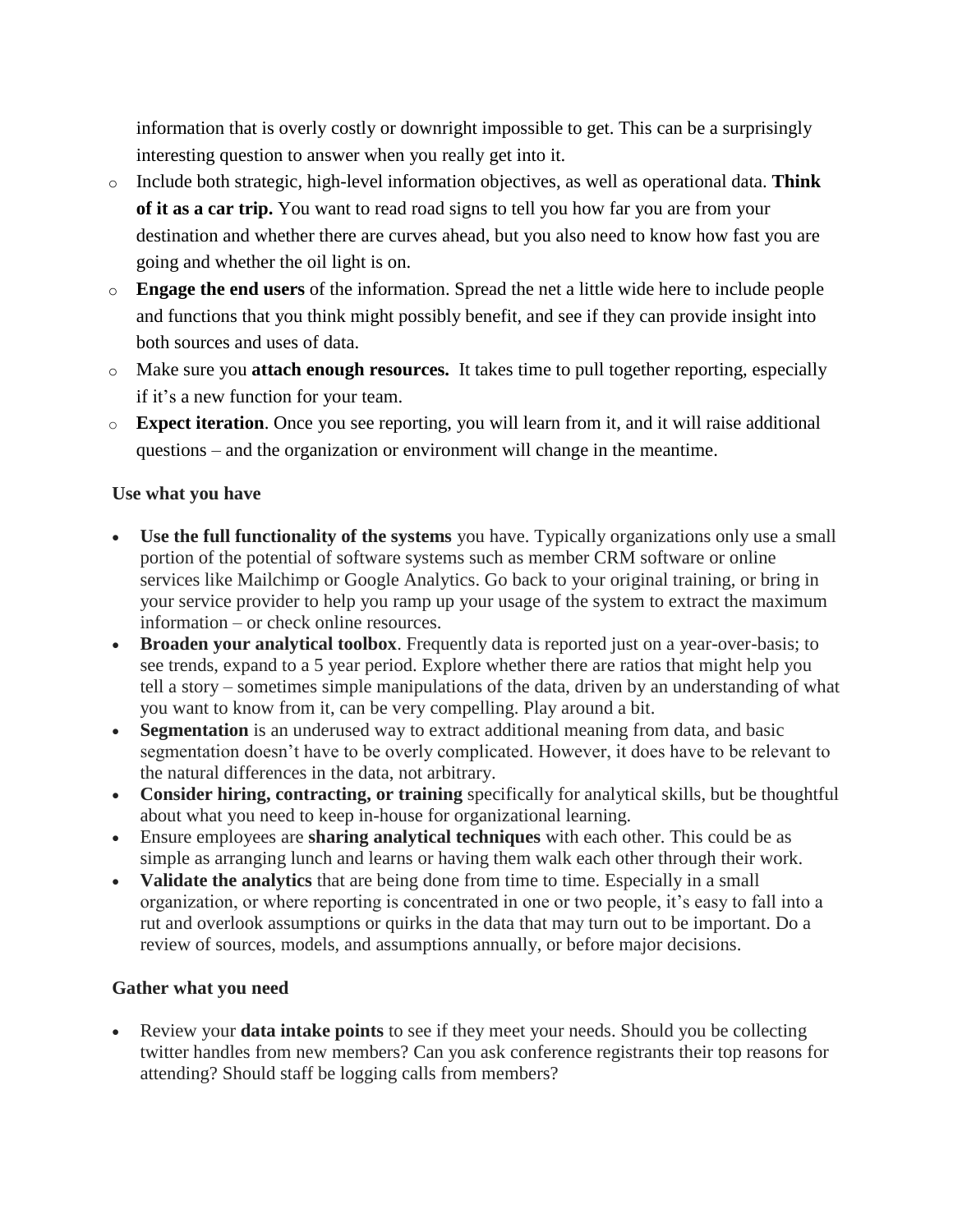- Make your data gathering **consistent year-over-year** for comparison. Change it judiciously when the novelty is more valuable than the ability to track changes over time.
- The age of Google means **cost-effective data collection** is possible, even for small organizations.
	- o Google alerts set them for your organization, other relevant organizations, keywords that matter to you, and so on. You will be informed if they hit the news.
	- $\circ$  Social media monitor your hashtags, even weekly, to track activity. As you get more sophisticated, there are social media monitoring tools available.
	- o Scores like Klout and Kred can be tracked to get a measure of your online influence, although they are nascent.
- **Surveys** can be done for free via online tools such as Survey Monkey but use them knowledgeably and *sparingly*. Ensure there's time and expertise available to design and analyze the surveys. And don't be too survey-happy as members may find it annoying.
- Full **Member Needs Assessments** should be performed regularly but, to be successful, need experienced guidance.

# **Making the change**

- o If you've taken the time to design properly in the first place, you should already **know (some) decisions this data will influence**. Make sure the data and analytics are integrated into the decision-making process, whether that's Board-level analysis, management team decisions, or elsewhere.
- o **Be alert for amnesia** setting in people tend to forget they "know" certain things organizationally, and settle back into the notion that certain things are non-verifiable.
- o **Get – and stay – creative about using the results.** Think hard about what the data is telling you, even if you are curious about something that goes beyond the existing questions.
- o **Be transparent.** Data sources should be accessible to as many people as might be able to use them, ensuring proper data integrity and privacy requirements are in place. Communicate assumptions and calculations clearly.

## **Don't boil the ocean to cook a couple of fish**

A more evidence-based organization results in clearer, stronger, more robust decisions. And you don't need to be IBM or Google to get there. You don't even need to transform the organization overnight to get started.

The last thing associations need is a complicated black box approach to data, or to be paralyzed by the onslaught of information. Connect your strategic and operational requirements to produce information you will be in the habit of consulting on a regular basis. And *query* your data – use it to ask good, relevant, useful questions – and to spend enough time with it to let it point us towards questions you haven't asked yet – but now will be able to answer.